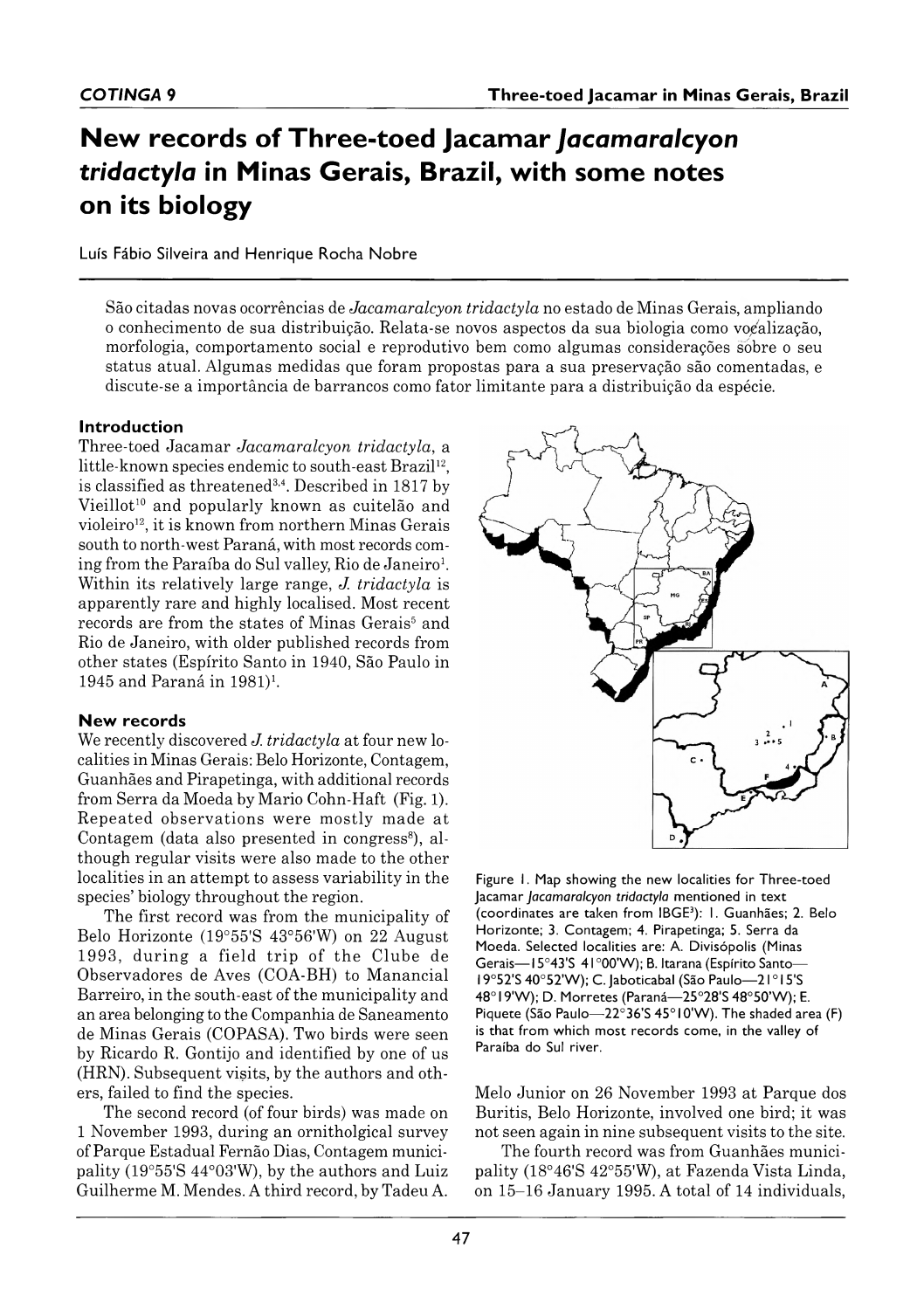### *COTINGA* **9 T h r e e - t o e d J a c a m a r in M in a s G e r a i s , B r a z i l**



Figure 2. Three-toed lacamar *lacamaralcyon tridactyla*; note the red spot on the upper iris and the broken mandible tip (HRN).

Figures 3–5 (right and below). Three-toed Jacamar Jacamaralcyon tridactyla (Graeme Green).



two of them juveniles still being fed by their parents, were located during an ornithological survey of the area. Three were mist-netted, photographed and then released.

In Pirapetinga municipality  $(21°39'S 42°20'W)$ , at Fazenda Boa Esperança, we recorded this species on 26–27 Septem ber 1996, estim ating the local population to be c. 30 individuals, in at least five groups.

M ario Cohn-Haft (*in litt.* 1998) observed the species regularly at Vargem de Santana, near Belo Vale (20°24'S 44°01'W), between 1993– 1997. He saw up to two birds on the forest edge and frequenting an earth bank near a road construction.

#### **Biological observations**

Our observations refer mostly to the population found at Parque Fernão Dias, Contagem. In the three studied populations (Contagem, Guanhães





and Pirapetinga), *J. tridactyla* was found in groups of from three (Contagem) to 10 individuals (Guanhães), although individuals did tem porarily leave their group. Birds rarely moved when perched, and might easily pass undetected, especially if in shade or facing away from the observer, concealing the conspicuous white underparts. They sometimes remained perched in the same position for up to 15 minutes, often giving a fast side-to-side head movement, almost always with the hill raised slightly above the horizontal (occasionally held horizontally) giving the bird a proud look.

As in m any other bird species, *J. tridactyla* cleans its bill by rubbing it against the perch, but we also observed it twice cleaning its bill with its feet. The perch is left very quickly, usually in silent fast flight. Flights are generally short, usually to hunt or join other individuals to sing. *Jacam aralcyon tridactyla* prefers horizontal or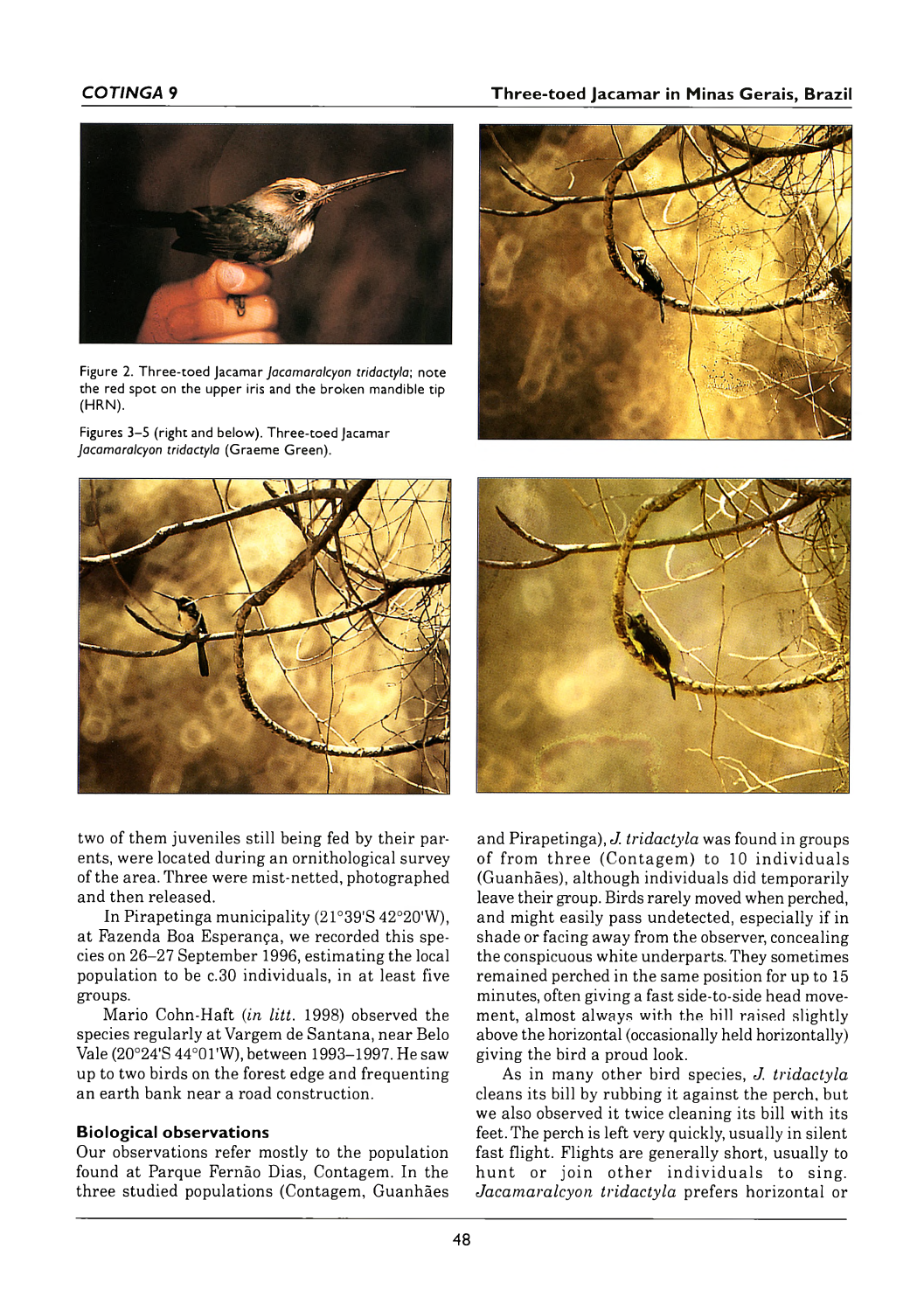slightly inclined perches, usually bare or sparsely vegetated, although it sometimes used leafy tree canopies. It forages on small insects in flight, by sallying from the perch and usually returning to the same perch or tree.

Feeding observations indicated a preference for small cryptic Lepidoptera, as well as Diptera and Hymenoptera. Capture success was observed to be  $24\%$  (173 attempts and 42 captures). The insect's wings are usually removed by beating it against a perch and by bill action. On occasion, insects are swallowed whole. Birds were also observed offering prey to other individuals perched nearby. This behaviour was most frequently observed in October–January and was interpreted as being part of pair formation and courtship, or possibly care of older young.

Contrary to the behaviour of Rufous-tailed *G albula ruficauda*, Yellow-billed *G. albirostris* (pers. obs.) and Coppery-chested Jacamars *G*. *pastazae*11, which prefer lower vegetational strata, *J. tridactyla* was normally found between 8-15 m above ground and near the canopy, where the vegetation is generally less dense.

The observed increase in vocalisations and other courtship behaviour coincide with the rainy season (September–February). Birds usually call in groups of  $2-6$ , and some elements of the voice are reminiscent of Yellow-bellied Elaenia *Elaenia flavogaster.* The voice is shrill and hard to describe (as many of the birds in a group are usually calling simultaneously), being composed of various short, ascending whistles, lasting c. 20 seconds (recordings deposited at Arquivo Sonoro Elias Coelho, Universidade Federal do Rio de Janeiro). Group song is apparently rare among the Galbulidae and more closely resembles *Monasa* spp. than the jacamars, which are more frequently observed alone.

*Jacamaralcyon tridactyla* roosts in cavities in earth banks, excavated by removing the soil with one foot at a time  $(G, T, Mattos pers. comm.)$ . Cavity location, at the three study sites, did not appear related to the presence of protective vegetation, but rather to ease of access to the bank and presence of sm all branches by the burrow entrance, facilitating entrance and exit. This was verified at Pirapetinga, where a bank, c.6 m high with four cavities, devoid of vegetation except for a small tree in front of it, was used briefly by birds prior to entering the burrow. At Parque Fernão Dias, where two banks were used, one of them (80 cm high with two cavities) had protective vegetation while the other, 4 m high with three cavities, was bare. The same situation was found at Guanhães, where one

bank with cavities lacked any protective vegetation. The species is consistent in its roosting habits; in 17 observations it arrived between 17h35– 18h05 (i.e. always before sunset).

The depth of two cavities, 80 cm up a heavily vegetated bank at Fernão Dias, was measured by introducing a long straight rod through the opening. Height and width of the opening were also measured:

Cavity  $1 - 62$  cm deep, 9 cm high and 6 cm wide.

Cavity  $2-72$  cm deep, 6 cm high and 6 cm wide.

Care was taken not to destroy the cavity and this precluded collection of further details of size and shape and the preparation of a sketch like that in Sick<sup>12</sup> for *Baryphthengus ruficapillus* or *Chelidoptera tenebrosa.* It is, therefore, impossible to discuss the existence or shape of a brooding chamber or the angle of the burrow's mouth. Measured burrows continued to be used normally by birds following measurement.

Analysis of 22 *J. tridactyla* specimens (one unsexed, seven male and 14 female) at the Museu de Zoologia da Universidade de São Paulo (MZUSP) revealed an interesting phenomenon concerning bill shape. Among males, just one (no. 36799) has the mandible tip broken and all six have maxillas of equal length. However, among the females, just three have maxillas of equal length (nos.  $24915$ ,  $31241$  and  $36804$ ) and  $11$  have the mandible tip broken, the length missing being between 2-6 mm. This phenonomen was also noted in birds in the G. T. Mattos (GTM) collection (all from Divisópolis, Minas Gerais—see map) and our mist-netted individuals (Fig. 2). Except for the three unsexed mist-netted birds, the birds with broken mandibles examined at the GTM collection were female. Mandible tip fracture may possibly be associated with burrow excavation. The fact that all sexed individuals which exhibited fractures were female suggests either a higher degree of burrow excavation by females, weaker bills or a combination of both factors. Additional evidence to support the excavation hypothesis is provided by the fact that all broken bills were dirty and the evidence suggests that these were dirty prior to collection. However, it should be noted that damaged bills are common amongst all bird specimens as shot often damages the bill.

Another interesting characteristic of *J. tridactyla* is the existence of a small spot on the upper iris, varying from red (Fig. 2) to yellow (G. T. Mattos pers. comm.). In five individuals (three mistnetted and two from G. T. Mattos' field diary) only one m ist-netted bird did not exhibit such a spot. Although the sample is insufficient to draw firm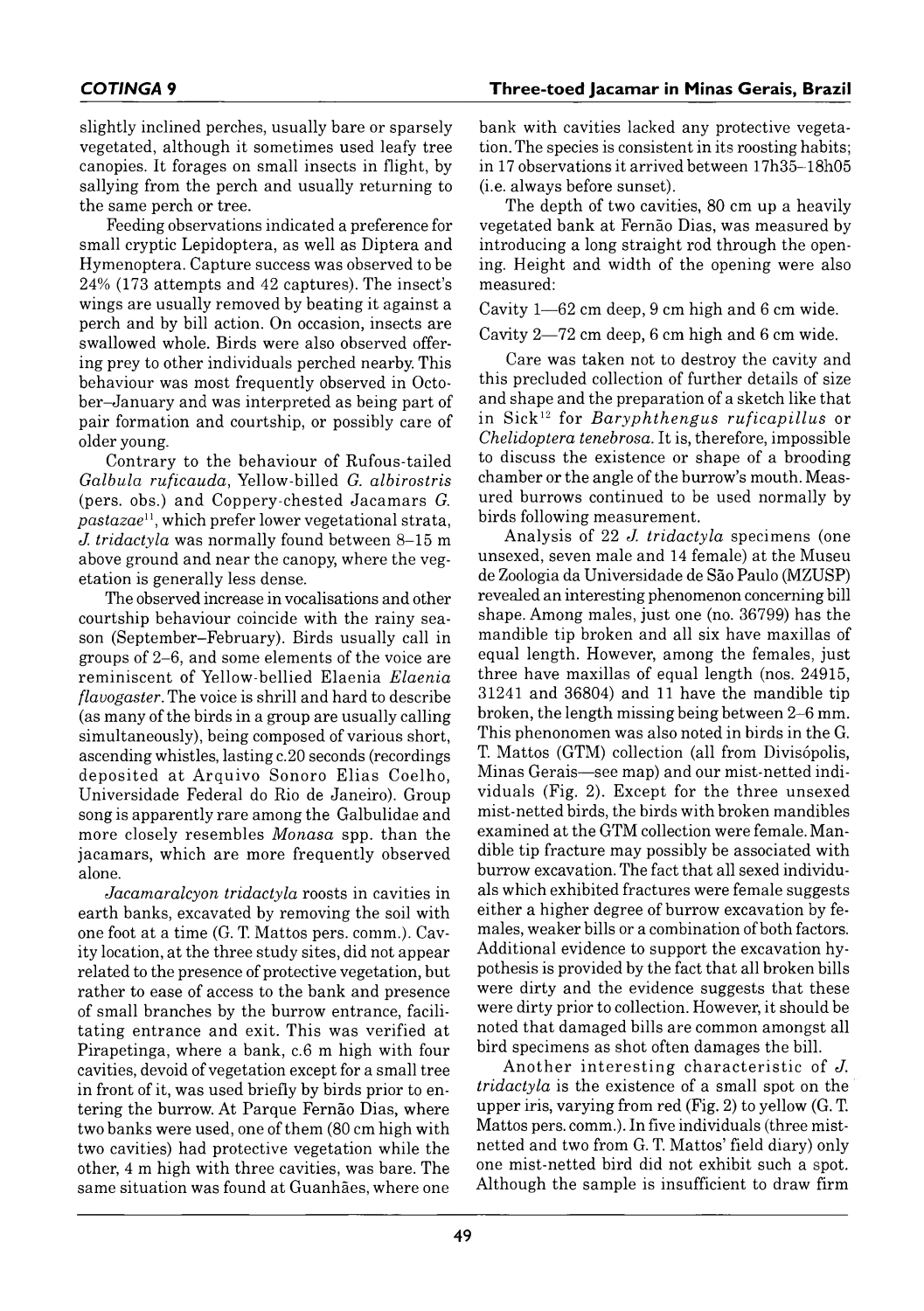conclusions, we suspect it may be age-related (appearing in young individuals raised in a dark nest) or possibly a geographical variation, since the two specimens at the G. T. Mattos Collection showed yellow spots, while the two individuals analysed by us were red (Fig. 2).

At Parque Fernão Dias, one group of birds held a territory in an area heavily used by people on weekends, with large amounts of refuse (partially deposited near one of the banks) and loud music. The birds were apparently not sufficiently affected to vacate the area. Of the three studied populations, only that at Pirapetinga occurred in an area with patches of primary and secondary forest. This site also supported some larger and even threatened birds, eg. Blue-winged Macaw Ara maracana and Vinaceeous Parrot *Amazona vinacea*. The other two areas were greatly disturbed, with most original vegetation replaced with *Eucalyptus* sp., although a native understorey persisted at Contagem. At Guanhães, most of the area is now pasture with small forest patches persisting only along water courses. The presence of an understorey associated with *Eucalyptus* appears to be an important factor in the occurrence of *J. tridactyla*, as stated by Machado *et al.*<sup>5,6</sup>.

The presence of earth banks, suitable for excavation, also appears to be a decisive factor in the species' distribution. The two single-day sight records of singletons from Belo Horizonte (see above) were made in areas without such earth banks, increasing our impression that earth banks are very im portant for the species' survival (given that no further records were made at either of these two localities). *Jacamaralcyon tridactyla* was not recorded at otherwise similar nearby sites lacking earth banks. In the three study areas, *J. tridactyla* preferred open forest edges, near water and/or banks.

One problem faced by the species is bank erosion. This was observed during the rainy season, when c.20% of a bank collapsed, destroying three existing burrows. Bank subsidence due to rainstorms may be a factor limiting the species' breeding success. The species can persist in degraded areas w here the original vegetation has been replaced, but requires a native understorey associated with the new vegetation and is dependent on the occurrence of suitable banks for breeding.

Although all three populations discussed here are protected, only Parque Fernão Dias has an official designation.

# **Conclusions**

These records widen the species' known range<sup>1,5,6,7,8,12,13</sup>, highlight the need for further surveys in other localities, including areas away from the most common areas of occurrence, and give credence to Burmeister's 1856 observation at Lagoa Santa, Minas Gerais<sup>9</sup>, a municipality close to Belo Horizonte, previously considered too distant from the species' known range to be true<sup>1</sup>. New localities for *J. tridactyla* should be searched for and documented, in order to provide better understanding of its distribution, status and environmental requirements, directing efforts towards its conservation. Protection of forest understorey in disturbed areas w ith nearby earth banks suitable for the species may secure its survival.

# **Acknowledgements**

We would like to thank Herculano M. F. Alvarenga (USP-SP), Rafael A. Dias and Giovanni Maurício (Pelotas-RS) and Paulo Auricchio (USP-SP) for their pertinent suggestions on the manuscript; Dr Elizabeth Höfling (USP-SP) for her suggestions on anatomical aspects; Dr Hélio Camargo (MZUSP-SP) for assistance during our visits to the Museu de Zoologia da Universidade de São Paulo collection; Geraldo T. Mattos (Viçosa-MG) for providing information and access to his collection; Prof. Dr. Miguel  $\hat{A}$ ngelo Marini (UFMG-MG) for his suggestions on our fieldwork; and Ana Letícia L. Nobre, Cristiane T. Machado (UFMG-MG), Eduardo Parentoni Brettas, staff of the Fazendas Vista Linda, Boa Esperança and Parque Estadual Fernão Dias, and Luiz Guilherme Moura Mendes for their valuable assistance in the field.

## **R e fe r e n c e s**

- 1. Collar, N. J., Gonzaga, L. G., Krabbe, N., Madroño Nieto, A., Naranjo, L. G., Parker, T. A. & Wege, D. C. (1992) *Threatened birds of the Americas: the IC B P /IU C N Red Data Book.* Cambridge, UK: International Council for Bird Preservation.
- 2. Haffer, J. (1974) Avian speciation in South America; with a systematic survey of the *toucans (Ramphastidae) and jacamars (Galbulidae).* Cambridge, Mass.: Nuttal Ornithological Club Publication 14.
- 3. Instituto Brasileiro de Geografia e Estatística (IBGE) (1995) *C idades e vilas do B rasil.* Disquete. Brasília: Instituto Brasileiro de